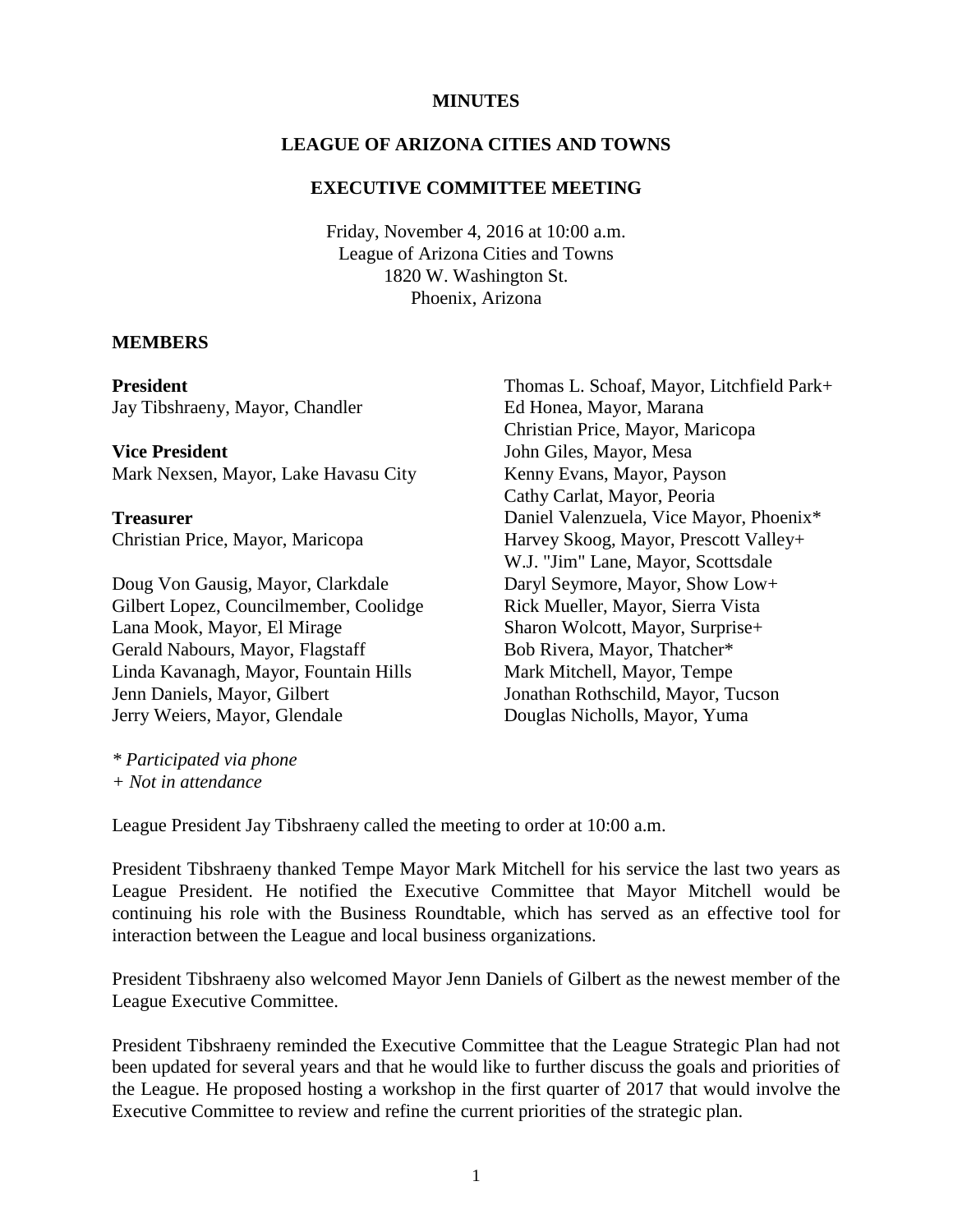### **CONSENT AGENDA**

- **1. REVIEW AND ADOPTION OF MINUTES**
- **2. REPORT ON CITIES AND TOWNS WEEK 2016**
- **3. LEAGUE ANNUAL SURVEY RESULTS**
- **4. 2015-2016 AUDIT REPORT**
- **5. BMO HARRIS P-CARD PROGRAM**

Mayor Kenny Evans moved to approve the consent agenda; Mayor Mark Nexsen seconded the motion and it carried unanimously.

### **6. LEGISLATIVE POLICY DISCUSSIONS**

**SB 1487 Developments –** President Tibshraeny introduced League Executive Director Ken Strobeck to present on developments of Senate Bill 1487. Executive Director Strobeck told the Executive Committee that there had been several developments since their last meeting when a complaint was issued against the Town of Snowflake by Representative Boyer. Mr. Strobeck informed the Committee that the Attorney General's findings had been that Snowflake may have violated the state law by passage of an ordinance relating to a marijuana growing operation. The town rescinded the ordinance and the AG issued a letter dropping the case. He noted that a new complaint had been issued against the City of Tucson by Representative Finchem regarding the city's gun disposal program. Mr. Strobeck told the Executive Committee that the AG had notified the city and the City of Tucson had issued a response. The AG will issue their findings within the next week.

**Construction Sales Tax Taskforce –** President Tibshraeny then welcomed League Legislative Director Patrice Kraus to present on the Construction Sales Task Taskforce. Legislative Director Kraus reminded the Executive Committee that Construction Sales Tax had been an ongoing issue for the last few years after the original tax simplification bill had passed (HB2111 in the 2013 Session). The rationale for the CST changes in that bill revolved around concerns about the complexity of the sales tax system, claims that contractors did not know the city in which they were working, the tax rate of that city and that the standard deduction of 35% did not accurately reflect labor costs. While the issues of location and tax rate would be addressed through the simplification process with DOR, the last issue related to labor costs continues to remain. Representative Cobb had introduced a bill last session that would have moved to a materials-only point of sale system at the materials retailer. While the bill did not move forward, the Executive Committee had requested a working group be put together to address this issue in the future. Similar to the PSPRS taskforce, a working group was formed of 16 members, including city and town finance directors, auditors and city managers. They have been meeting in the interim, completing a considerable amount of work and establishing a set of principles, as well as looking at other states and how they tax construction activities. Ms. Kraus also informed the Executive Committee that Elliott Pollack & Company had issued a draft of a report on other states, noting that while other states do tax materials only, their tax systems as a whole differ from Arizona.

Ms. Kraus said that the group had looked at previously introduced legislation and at alternative proposals that would provide relief to small contractors and meet most or all of the taskforce's established principles. The next steps would be to meet with industry representatives, Representative Cobb and Senator Lesko to share their research. After this process, it will need to be determined how proactive the League will be in either proposing legislation or fighting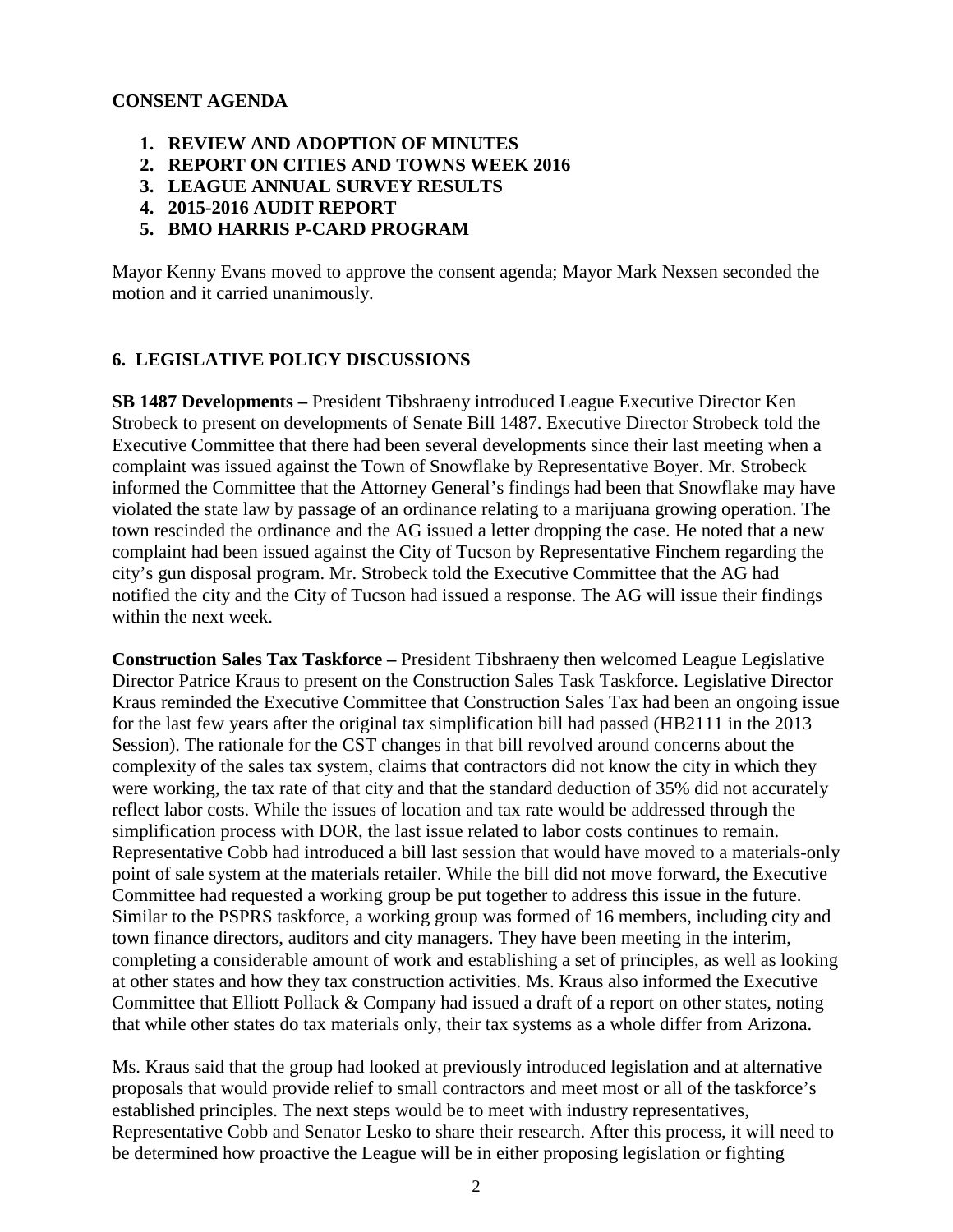potential legislation. Ms. Kraus said that she thought there were some proposals that would provide simplicity and clarity for small contractors and might satisfy cities, towns, the industry and legislature.

Additionally, the point was brought up that if the system went to materials only at point of sale, cities and towns where construction is occurring might not see the benefits if the construction materials are purchased elsewhere. Ms. Kraus indicated that one of the ways to mitigate this issue of location is to have materials taxed on the job site, which eliminates materials-only at point of sale. However, the question of the amount of percentage to tax still remains, as it currently stands at 65% of the project (reflecting materials, profit and overhead) and that materials-only likely averages closer to 40%. She told the Committee that once the report is issued from Elliott Pollack, the hope is to use that information to showcase how much revenue the state would also lose.

Ms. Kraus also informed the Executive Committee that the taskforce would be developing alternatives for revenue if the point of sale proposal was to move forward, including having cities share in the use tax at the retail rate, which would mitigate the loss of revenue if they did change the formula slightly.

While the taskforce will continue to work on feasible solutions, it is also plausible that legislation be introduced in the next session that the League will need to be prepared to stand against. Several mayors suggested that it was important for the cities to continue to reach out to their legislators to discuss how this would hurt both cities and the state.

President Tibshraeny asked to halt the legislative policy discussion item and move to item number eight to discuss the budget committee report, while all members of the Committee were available to discuss.

# **8. BUDGET COMMITTEE REPORT**

President Tibshraeny welcomed League Executive Director Ken Strobeck to report on the Budget Subcommittee Report.

Executive Director Strobeck reminded the Executive Committee that the Perkins Coie law firm had been contracted to work on SB 1487 on behalf of the League, specifically on the issues related to the cities of Bisbee, Snowflake & Tucson. The negotiated contract had stated that the League would pay the firm a capped amount of \$125,000 for work that would be done before litigation and \$175,000 if they went to litigation. The amount has now been exceeded, as \$127,000 was billed to this point and an additional \$12,000 is expected. Mr. Strobeck noted that no payment past the initial agreed-upon \$125,000 had been paid to the firm. He said that in the past, when there have been extraordinary legal expenses, the League has instituted a voluntary per capita assessment for the additional amount. He noted that an assessment would not be initiated until they knew if the amount was \$125,000 or \$175,000.

Mayor Giles questioned if the second amount included moving through litigation or just up to the filing.

League General Counsel Christina Estes-Werther informed the Committee that the firm had already completed research that was necessary and whatever city is targeted will move forward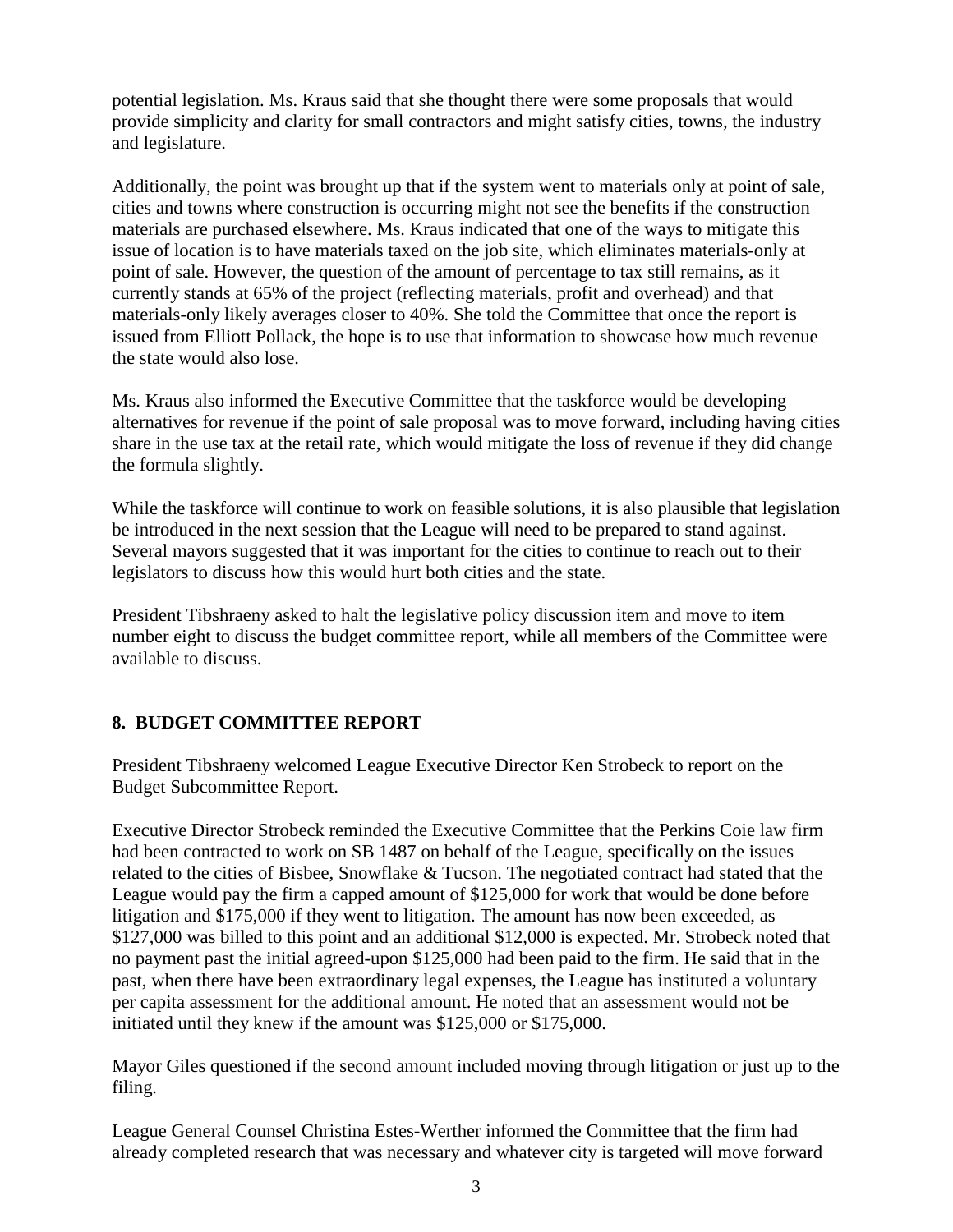in litigation. The League would likely only be intervening or filing an amicus on behalf, so the role would only include providing support and research to the city that would go to court. She also indicated that it may be more expensive to go through Superior Court, as it would it be more of a factual dispute and take longer to litigate. Right now, if there was an action filed in Supreme Court, the majority of the research had already been completed. She clarified that if the Attorney General finds a possible violation, it is required to be filed in Supreme Court, however, if the violation is found outright, it can be argued in Superior Court.

Mayor Giles also questioned if it would be on the burden of the city to provide the finances for litigation or if the League would share in that burden.

The Committee decided to move forward with the proposed assessment process and should a case move forward with litigation, they could hold a discussion at a future meeting regarding the cost of litigation as it applies to the specific city or to the League.

League Executive Director Strobeck also clarified that the assessments would not be initiated until the final bill was received and they would be invoiced to individual cities and towns as voluntary assessments. The plan will be to pay 50% of the legal costs form League financial reserves and the 50% would be assessed on a per capita basis.

President Tibshraeny asked if all members were comfortable with the assessment mechanism and received general agreement from all members in the room; Phoenix Councilman Danny Valenzuela, who was on the phone, commented that he thought the formula "sounds acceptable."

Mayor Doug Von Gausig moved to proceed with the proposed 50-50 payment method for the current legal fees whether the final amount was either \$125,000 or \$175,000. Mayor Mark Nexsen seconded the motion and it carried unanimously.

# **12. EXPECT MORE ARIZONA**

President Tibshraeny asked to move to item number 12 to hear a presentation. President Tibshraeny welcomed Pearl Chang-Esau, president and CEO of Expect More Arizona, and Darcy Renfro of the Center for the Future of Arizona, to discuss Arizona's goal for attainment in education.

Ms. Chang-Esau informed the Committee that the goal of Expect More Arizona is to create a world-class education. She introduced the Arizona Education Progress Meter, which is a collaboration between Expect More Arizona and the Center for the Future or Arizona that uses eight meters for tracking education progress in Arizona. She asked for cities and towns to consider signing on as partners, and adopt the goal of attainment for post-secondary education and utilize the education progress meter for framework for making progress.

President Tibshraeny asked that the Committee review the information supplied by Expect More Arizona and could possibly hold further discussion or motion for formal support at a future meeting. Mayor Von Gausig suggested the program be added to a future agenda and listed for possible support by the Executive Committee.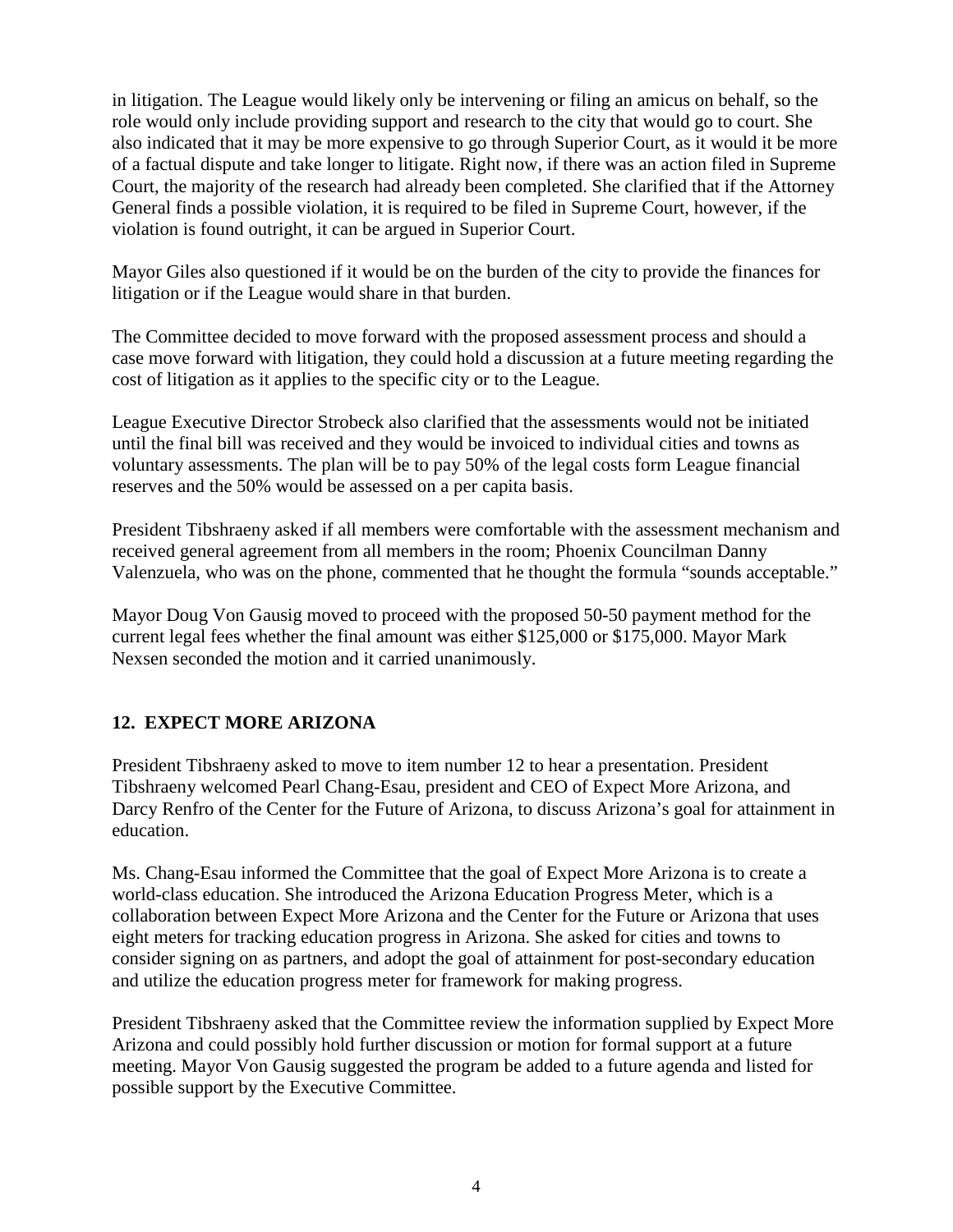President Tibshraeny then welcomed back Legislative Director Patrice Kraus to continue the legislative policy discussions from item number six.

## **6. LEGISLATIVE POLICY DISCUSSIONS – Continued**

**League Resolutions; Policy Committees –** League Legislative Director Patrice Kraus reminded the Executive Committee that the Policy Committee format, introduced two years ago, had been working well and would continue. She noted that in order to establish more structure around these committees, a quarterly meeting system would be instituted, asking each committee to meet in the months of October, January, April and June. She encouraged members to continually submit their ideas for resolutions, as the committees will continue to review them. As the issues come up, it can be determined which ones will be worked on internally and which need to go to the formal Resolutions Committee.

**PSPRS Reform Update –** League Executive Director Ken Strobeck said that the League had nominated 10 individuals for the Speaker, President and Governor to review. Three of those individuals were selected, along with a representative from the counties, to serve on the PSPRS board, alongside four representatives from labor. A ninth individual, who will serve as chairman of the board, will be chosen through the existing eight members submitting three names to the Governor, who will then make the final selection from those nominations.

Executive Director Strobeck informed the Executive Committee that he had attended a briefing with Cortex Consultants to hear about the unresolved issues of board consolidation and pooling. He noted that the recommendation was for the boards to go from 256 to 45 so that any entity with more than 250 members would have their own board, with other entities grouped by county. He also said that the recommendation for pooling was unfavorable, as they recommended that any time an employer changes options, such as enriching benefits, they want to reopen legislation and change it from a 50/50 contribution so that the employer pays more for those benefits. He indicated that he would be drafting a response that calls for absolute commitment to the closed issue of 50/50 contribution, writing a letter to the consultants and working with the local government representatives on the board, as they would be the ultimate body to make a recommendation to the legislature. It was also noted that local boards would have time to comment prior to this point. President Tibshraeny asked Mr. Strobeck to copy the Executive Committee when he sent that letter.

**Legislative Communications Tools –** League Legislative Director Patrice Kraus called attention to the handout in the packet that itemized the communications tools used during the session to keep members informed about the status of legislation and League requests for action. She noted that all members are encouraged to be on the mailing lists and participate in the weekly legislative meetings, and that any suggestions for revising the communications tools would be welcomed.

**New Lobbying Firm –** Legislative Director Kraus then welcomed Scott Smith from Ballard Spahr and informed the Executive Committee that after interviewing several lobbying firms, the League had decided to move forward with Ballard Spahr, who would be helping in the next legislative session. She also welcomed Barrett Marson of Marson Media, who is the new League media consultant. Ms. Kraus informed the Committee that Mr. Marson would be available to offer services to the Executive Committee and that if there were columns or issues that the members would like to see put into their local papers, they should speak with her.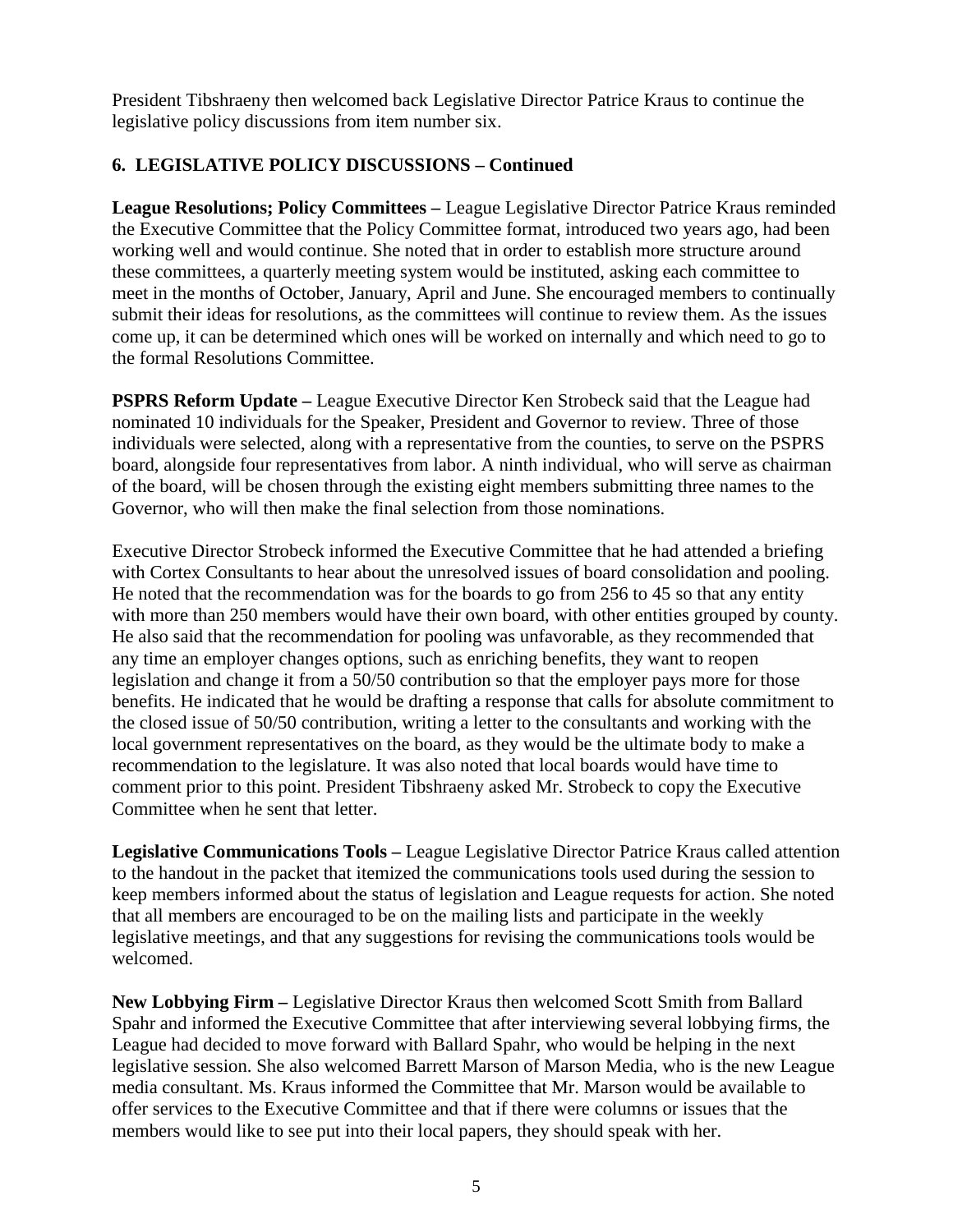## **7. TPT IMPLEMENTATION UPDATE**

President Tibshraeny welcomed League Deputy Director Tom Belshe to give a TPT Implementation Update.

Deputy Director Belshe informed the Executive Committee that a number of sales tax auditors had been meeting at the Department of Revenue and have tested more than 270 multijurisdictional and single city returns and all of the data that is being entered is coming out the way it should be. This means that they will be able to move forward with having DOR take over the administration in January of next year. Mr. Belshe noted that there had been some data entry issues, and it was recommended that DOR staff receive additional training to help mitigate these errors.

Mr. Belshe also informed the Committee that the next step would be to move forward with an outreach and education campaign to both DOR staff and taxpayers. He indicated that they were working closely with DOR to develop an outreach program. Additionally, he informed the Executive Committee that the department had been releasing many of the multi-jurisdictional audits to them and that they still have the ability to do local audits.

# **8. BUDGET COMMITTEE REPORT – Continued**

President Tibshraeny welcomed League Executive Director Ken Strobeck to report on the second portion of the Budget Committee Report.

Executive Director Strobeck reminded the Executive Committee that several years ago, a discussion was held regarding construction of a new League facility. The original plan involved tearing down the current structure and building a brand-new building. The proposal was tabled during the recession and never picked back up. Recently, Mr. Strobeck had met with architects to review proposals related to maintaining the existing structure and renovating the interior through various enhancements that would improve the HVAC, lighting, electrical and plumbing among other items. He indicated that the League Budget Committee believed this would be an excellent time to move forward with borrowing for a project because of the low interest rates.

President Tibshraeny said that he would like to put together a steering committee for the project.

Mayor Cathy Carlat moved to appoint a subcommittee to further review the renovation project. Mayor Doug Von Gausig, Mayor Doug Nicholls and Mayor Jenn Daniels volunteered to join Mayor Tom Schoaf and Mayor Christian Price of the Budget Committee to serve on this subcommittee. Mayor Nicholls seconded the motion and it carried unanimously.

## **9. RECAP OF 2016 ANNUAL CONFERENCE**

President Tibshraeny welcomed League Communication and Education Director Matt Lore to present a recap of the 2016 Annual Conference.

Mr. Lore thanked Mayor Lane and the City of Scottsdale for hosting the annual conference in August. He informed the Executive Committee that there were 1,285 in attendance, which is the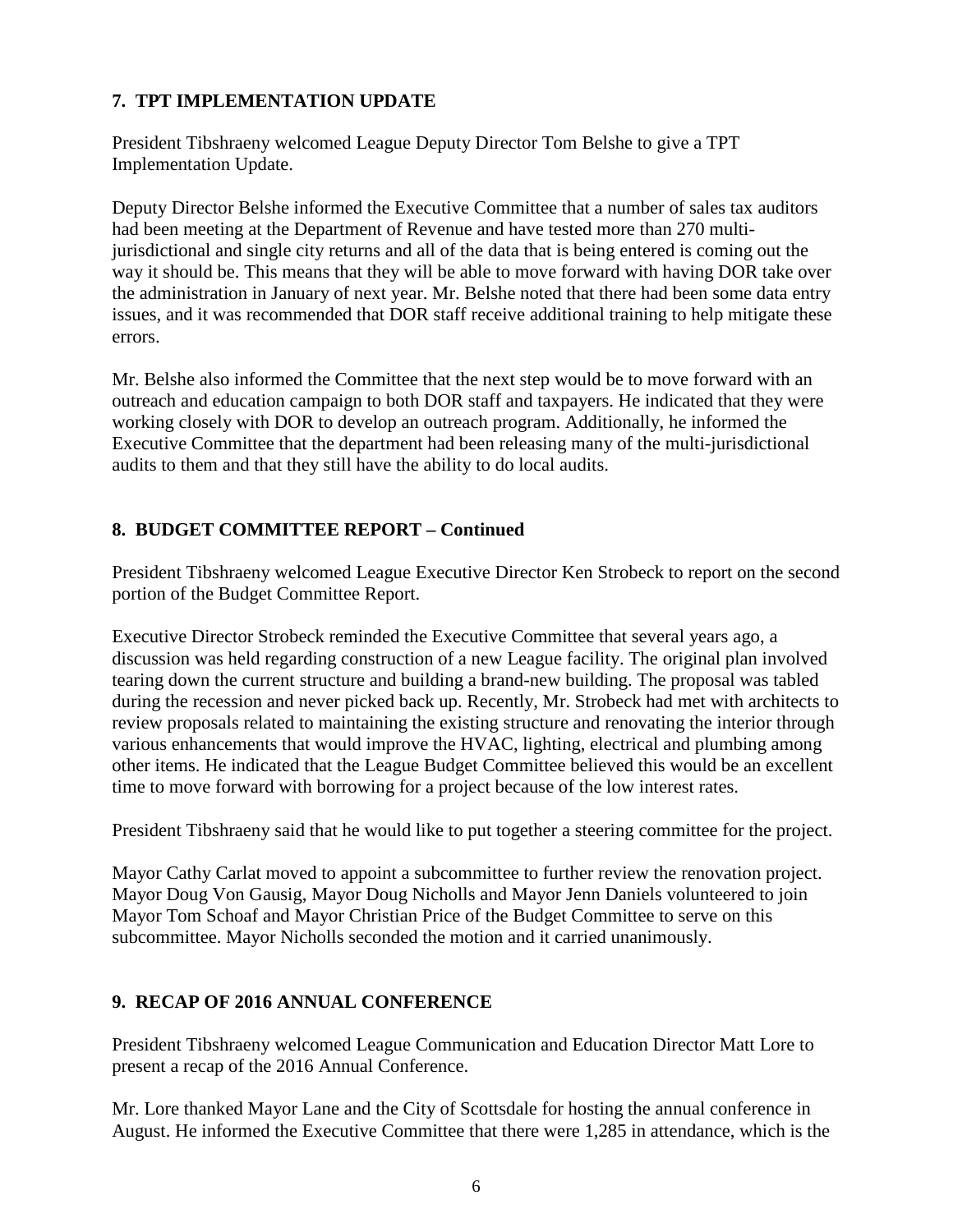largest attended League Conference attendance to date. He also referenced the conference survey, which will be used to glean suggestions for future conferences.

Additionally, Mr. Lore reminded the Committee that the 2017 Annual Conference would be held at the Hilton El Conquistador in Oro Valley, August  $22 - 25$  and that any Executive Committee members interested in planning that conference would be invited and encouraged to attend a planning meeting held in early spring 2017.

# **10. PUBLIC OPINION SURVEY**

President Tibshraeny welcomed League Executive Director Ken Strobeck to update the Executive Committee on the public opinion survey.

Executive Director Strobeck reminded the Executive Committee that the original proposal for a public opinion survey was presented at the August meeting and the Executive Committee had asked for a draft proposal to review. Mr. Strobeck informed them that a one-page summary was included in their packet that would allow for an update of a survey completed seven years ago by the League.

Mayor Jenn Daniels asked about the history of the survey and its purpose. Mr. Strobeck told the Committee that the survey produces information that is then used for publicity and outreach purposes such as in press releases and also in informative presentations given by the League. It was also discussed previously that in addition to gaining information from this survey, information would be used to create a common message that all League members could use in communicating about cities and towns.

President Tibshraeny asked to put together a subcommittee who would review this process, the results, messaging and how this information would be used.

Mayor Mark Mitchell, Mayor Mark Nexsen and Mayor Cathy Carlat volunteered to serve on the subcommittee.

## **11. RESOLUTIONS OF APPRECIATION**

President Tibshraeny recognized long-standing Executive Committee members Mayor Kenny Evans and Councilmember Gilbert Lopez for their service to the League Executive Committee and presented them each with Resolutions of Appreciation.

Mayor Doug Von Gausig moved to pass the Resolution of Appreciation for Councilmember Gilbert Lopez; Mayor Jim Lane seconded the motion and it carried unanimously.

Mayor Jerry Weiers moved to pass the Resolution of Appreciation for Mayor Kenny Evans; Mayor Jim Lane seconded the motion and it carried unanimously.